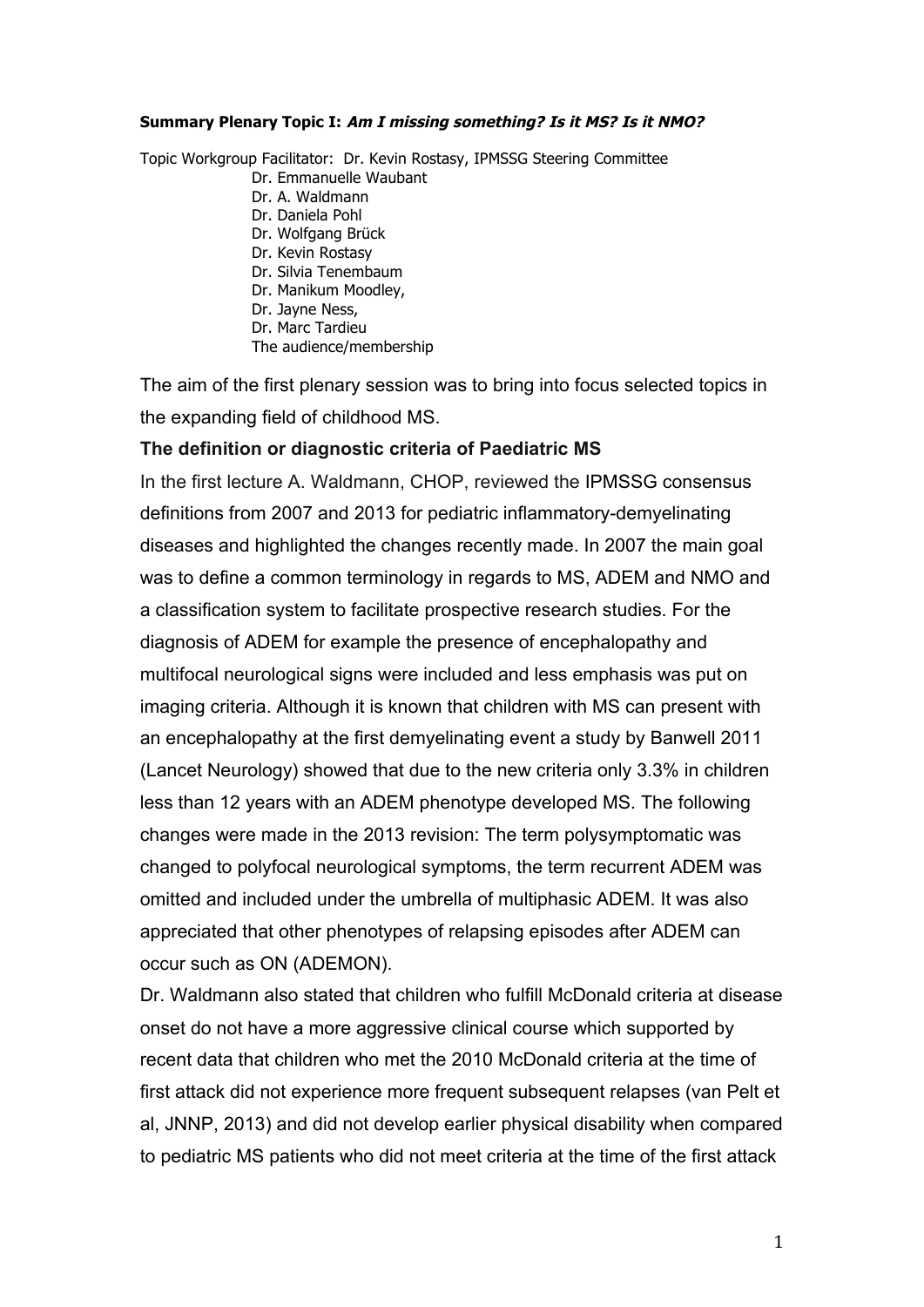(Bigi et al, 2013). In her summary she emphasizes that careful characterisation of children with an acute demyelinating event will allow for improved diagnostics and eventually the development of prognostic markers in addition to the need for further validation of pediatric neuroinflammatory disorders such as ADEM-ON, CRION in collaborative studies.

# **2. "Prognostic markers in pediatric MS - are we able to tell a child's fortune?"**

D. Pohl addressed the following aspects: Risk factors for pediatric MS susceptibility in general, markers predicting MS after an initial demyelinating event, markers for the severity of the further course of the disase or the response to treatment. She pointed out that female gender, high BMI, parental smoking, low Vit D level, remote EBV-infection and the presence of more than one HLA‐DRB1 alleles (review Waldmann, 2014) are independant risk factors for the development of childhood MS. Factors influencing the likelyhood of pediatric MS after the first event are older age, an MRI with hypointense lesions and OCBs in CSF (Banwell et al, 2011; Verhey et al, 2011). A substantial number of children will eventually have significant disease burden at a younger age. Dr. Pohl stated that prognostic factors for "early severity" in Pediatric MS are a short intervall between 1st and 2nd MS attack, which is also associated with low serum level of Vit D (Mowry et al,2010) or incomplete recovery from a severe 1st attack (Fay et al, 2012; Harding et al, 2014). Data to predict response to treatment (e.g. relapses in first year(s) of treatment, or MRI activity at 12 months of treatment) are not yet available due to the lack of randomized trials in children. In the future, the talk concludes, it would be desirable to have individual prognostic markers at hand in order to tailor immunmodulatory treatment accordingly.

# **3. Pathology in demyelination**

In the third lecture Dr. Brück, Göttingen, presented the differential diagnosis of children with an acute demyelinating event based on their pathological findings in children who had a brain biopsy taken. The cohort consisted of 30 children with median age at first attack of 12.6 years. Median duration between symptom-onset and biopsy was 39 days, the clinical presentation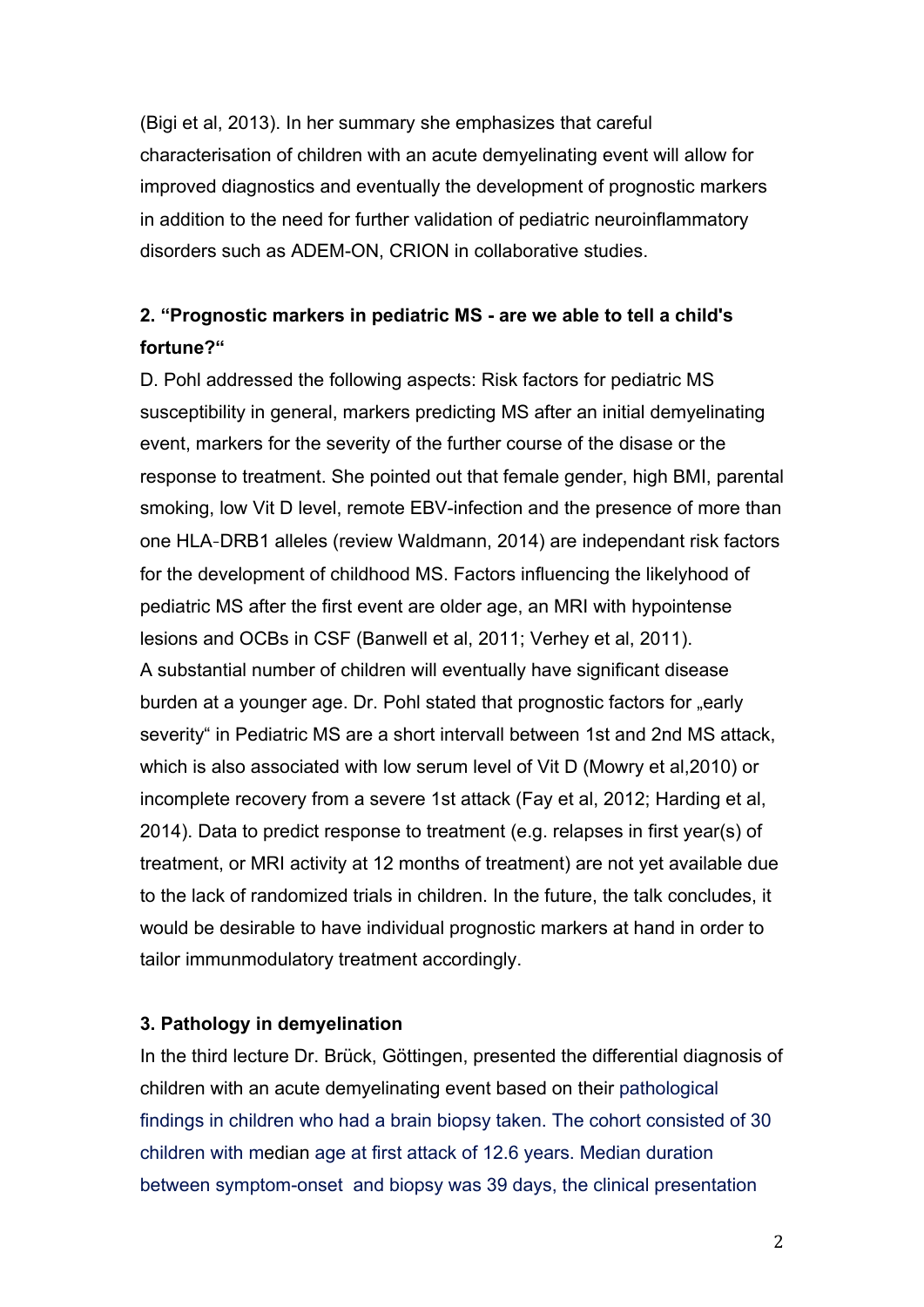was polysymptomatic in the majority of cases with a median follow up 3.9 years. Nearly 80% were finally diagnosed with MS/CIS, 17% with NMO, 3% with ADEM. The histopathological results in children with CIS/MS were similar to findings in adults characterized by an even more prominent perivascular and parenchymal Inflammation with mainly T cells (CD8 > CD4), few B cells and plasma cells in addition to an abundance of macrophages/microglia. Other important features were confluent demyelination with active signs of remyelination, acute axonal damage and activated astrocytes. Interestingly also children with NMO showed prominent signs of inflammation eosinophilic granulocytes, confluent demyelination, axonal and oligodendrocyte loss. In addition children with NMO and AQP4 antibodies revealed dystrophic astrocytes and loss of the protein aquaporin-4 loss and up regulation of MOGprotein. One improtant difference in children with ADEM is that the inflammation is mainly perivascular not as extensive as in MS or NMO. Also demyelination is restricted to the perivascular spaces and axons are preserved. He concluded that also demyelinating disorders such as ALD or MLD show signs of inflammation and confluent demyelination but often reveal inclusions in astrocytes and macrophages which should be then further studied by electronmicroscopy.

#### **4. MOG antibodies in demyelination**

K. Rostasy, Innsbruck discussed the role of serum MOG antibodies in the differential diagnosis of inflammatory demyelinating diseases. Autoantibodies have recently gained attention, because of the role of AQP-4 antibodies in the diagnosis and pathogenesis of NMO. B-cells have long been implicated in various inflammatory-demyelinating diseases. CSF chemokine CXCL13- a Bcell chemoattractant predicts for example conversion to MS. Oligoclonal bands and MRZ reaction are a constant finding also in children with CIS/MS. Recently a number of articles were published looking at the frequency of MOG antibodies in serum of children with an ADE. Pooling data from these studies it appears that ¼ of all children has detectable autoantibodies against MOG-protein, which is expressed on the outermost surface of the myelin sheath. Human MOG-antibodies have been shown to induce complement mediated cytotoxicity in-vitro, but convincing evidence for their pathogenicity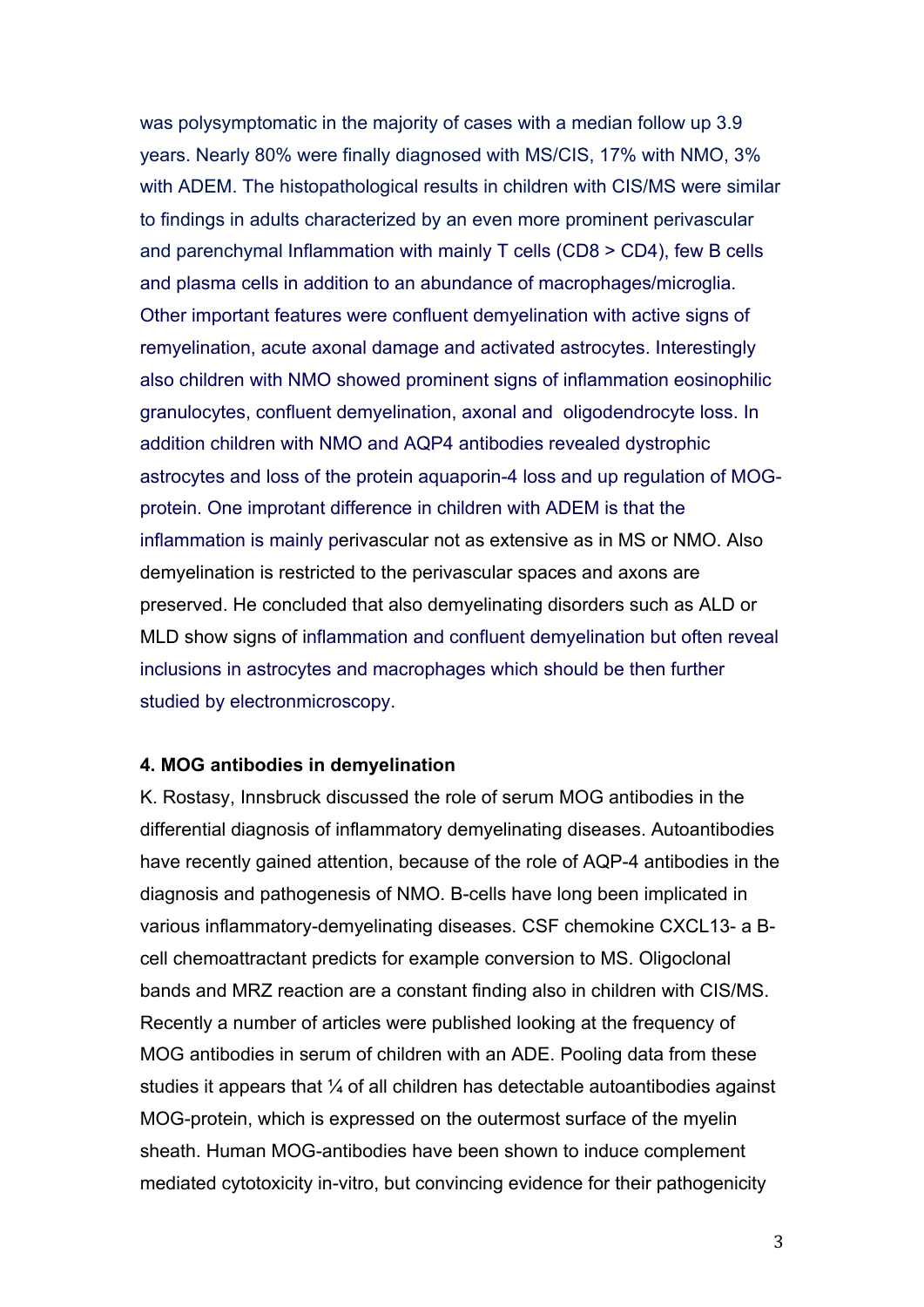is missing. Initially thought to play a role in CIS/MS, MOG antibodies have been found in particular in children with ADEM, recurrent ON and NMOSD with absent AQP4-antibodies (Rostasy et al, 2012). Studies suggest that there is a certain overlap between these disease entities (e.g ADEM followed by ON, (Huppke et al, 2012)). It appears that children with ADEM and MOG antibodies that decline overtime have a sole episode only with a characteristic MRI pattern and a better prognosis (Proebstel et al, 2011; Bauman et al, 2014). Children with high and persiting MOG antibodies are more likely to develop further episodes (e.g ON, NMOSD). Little is known about the longterm outcome and the appropriate therapy in particular in children with a NMOSD phenotype and MOG antibodies. The role of MOG antibodies and the spectrum of MOG associated diseases needs to be further defined.

## **5. The new NMO diagnostic criteria**

In the last lecture Silvia Tenembaum introduced the new NMO criteria. After describing the clinical and pathological hallmarks of NMO, she focussed on the evolving diagnostic criteria overtime ending with the recent recommendation made by the expert group "International panel of NMO" diagnosis". According to the panel's recommendation children and adults will be allocated into two groups based on the AQP4 antibody status measured with is a cell-based assay (CBA): (1) NMO Spectrum Disorder (NMOSD) with AQP4 antibodies or (2) NMOSDr without AQP4 antibodies.

NMOSD with AQP4 antibodies requires a positive test for AQP4  $\lg G$ ,  $\geq$  1 core clinical characteristic and no better explanation for the clinical syndrome. Core clinical characteristics for seropositive patients include ON, TM, area postrema syndrome (episodes of unexplained nausea, vomiting, or hiccups) acute brainstem syndrome, symptomatic narcolepsy or acute diencephalic clinical syndrome with NMOSD- typical diencephalic MRI lesion or symptomatic cerebral syndrome with NMOSD-typical brain lesions.

NMOSD without AQP4 antibodies or not known antibody status need to have at least 2 core clinical characteristics, meeting all of the following: (1) At least